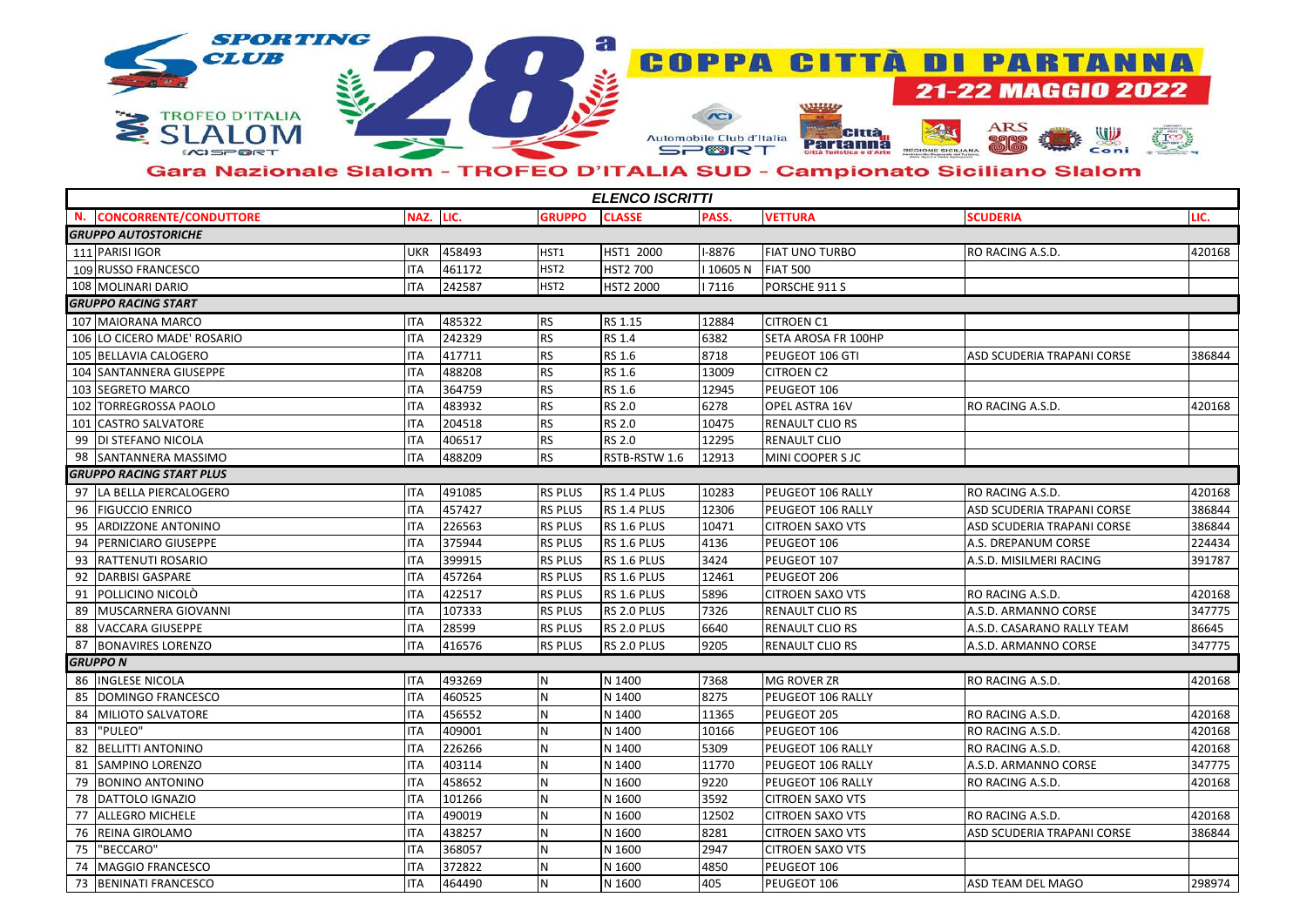|                             | N. CONCORRENTE/CONDUTTORE                     | NAZ.       | LIC.          | <b>GRUPPO</b>                          | <b>CLASSE</b>  | PASS. | <b>VETTURA</b>        | <b>SCUDERIA</b>                 | LIC.   |  |  |
|-----------------------------|-----------------------------------------------|------------|---------------|----------------------------------------|----------------|-------|-----------------------|---------------------------------|--------|--|--|
|                             | 72   MARINO ANTONIO MARIO                     | ITA        | 400725        | N                                      | N 1600         | 3169  | PEUGEOT 107           | RO RACING A.S.D.                | 420168 |  |  |
|                             | 71 NOBILE GIUSEPPE                            | ITA        | 229544        | N                                      | N 2000         | 9366  | RENAULT CLIO WLM      | P.S. START A.S.D.               | 235608 |  |  |
|                             | 59 RADICI MARIO                               | <b>ITA</b> | 212712        | $\mathsf{N}$                           | N 2000         | 5726  | RENAULT CLIO          | A.S.D. PILOTI PER PASSIONE      | 364869 |  |  |
|                             | 58 ACCARDO ANTONINO                           | ITA        | 372333        | N                                      | N 2000         | 6573  | RENAULT CLIO WLM      | ASD TEAM DEL MAGO               | 298974 |  |  |
|                             | 57 SCUDERIA EUROPA CORSE SRL/BENENATI GIACOMO | <b>ITA</b> | 104338/223635 | N                                      | N 2000         | 5953  | RENAULT CLIO          |                                 |        |  |  |
|                             | <b>GRUPPO A</b>                               |            |               |                                        |                |       |                       |                                 |        |  |  |
|                             | 56   TODARO FRANCESCO                         | ITA        | 492679        | A                                      | A 1400         | 8250  | PEUGEOT 205 RALLY     | TEAM AUTOMOBILISTICO PHOENIX    | 201539 |  |  |
|                             | 55 GIURLANDO GIUSEPPE                         | ITA        | 370282        | $\sf A$                                | A 1400         | 3041  | PEUGEOT 106 RALLY     |                                 |        |  |  |
|                             | 54 VALENTI ENRICO                             | ITA        | 336026        | $\overline{A}$                         | A 1400         | 6297  | PEUGEOT 205 RALLY     | ASD SCUDERIA TRAPANI CORSE      | 386844 |  |  |
|                             | 53 BENINATI GASPARE                           | ITA        | 397656        | A                                      | A 1600         | 4407  | RENAULT TWINGO        | ASD TEAM DEL MAGO               | 298974 |  |  |
|                             | 52 ANCONA GASPARE                             | ITA        | 220122        | A                                      | A 1600         | 179   | PEUGEOT 208           | ASD TEAM DEL MAGO               | 298974 |  |  |
| <b>GRUPPO BICILINDRICHE</b> |                                               |            |               |                                        |                |       |                       |                                 |        |  |  |
|                             | 51 RUSSO ANTONINO LUCA                        | ITA        | 375963        | BIC.                                   | BC 700 Gr. 2   | 11266 | FIAT GIANNINI 650     |                                 |        |  |  |
|                             | 49 GENNARO GASPARE                            | ITA        | 423166        | BIC.                                   | BC 700 Gr. 5   | 10460 | <b>FIAT 500 L</b>     | RO RACING A.S.D.                | 420168 |  |  |
|                             | <b>GRUPPO SPECIALE SLALOM</b>                 |            |               |                                        |                |       |                       |                                 |        |  |  |
|                             | 48 POLIZZI SALVATORE                          | ITA        | 302503        | <b>SS</b>                              | $\mathsf{S}1$  | 2658  | <b>FIAT 500</b>       | A.S.D. ARMANNO CORSE            | 347775 |  |  |
|                             | 47 MAROTTA GIUSEPPE                           | <b>ITA</b> | 371427        | SS                                     | S <sub>1</sub> | 9423  | <b>FIAT 500</b>       |                                 |        |  |  |
|                             | 46 CENTONZE VINCENZO                          | <b>ITA</b> | 474803        | SS                                     | S <sub>3</sub> | 5477  | FIAT PANDA 45         |                                 |        |  |  |
|                             | 45 GIAMETTA VINCENZO                          | ITA        | 465507        | SS                                     | S <sub>3</sub> | 12961 | A 112                 |                                 |        |  |  |
|                             | 44 BONSIGNORE ANTONINO                        | ITA        | 449585        | SS                                     | S <sub>3</sub> | 12253 | A 112 Ab              |                                 |        |  |  |
|                             | 43 GIACALONE VITO                             | ITA        | 449389        | SS                                     | S <sub>3</sub> | 12234 | A 112                 | A.S.D. MISILMERI RACING         | 391787 |  |  |
|                             | 42 LO NIGRO ANDREA                            | ITA        | 484225        | SS                                     | S <sub>3</sub> | 3760  | <b>FIAT 127</b>       |                                 |        |  |  |
|                             | 41 BURGIO EMANUELE                            | ITA        | 426382        | SS                                     | <b>S4</b>      | 11140 | FIAT CINQUECENTO SP.  | A.S.D. MISILMERI RACING         | 391787 |  |  |
|                             | 39 BASIRICO GIUSEPPE                          | ITA        | 231449        | SS                                     | S <sub>4</sub> | 3263  | PEUGEOT 205 RALLY     |                                 |        |  |  |
|                             | 38   MESSINA SALVATORE                        | ITA        | 89251         | SS                                     | <b>S4</b>      | 3659  | PEUGEOT 205 RALLY     | A.S.D. ARMANNO CORSE            | 347775 |  |  |
|                             | 37 VELLA SILVESTRO                            | ITA        | 370337        | SS                                     | <b>S5</b>      | 7135  | OPEL CORSA            |                                 |        |  |  |
|                             | 36 GIORGIANNI DAVIDE                          | ITA        | 242178        | SS                                     | S <sub>5</sub> | 1274  | PEUGEOT 106 RALLY     | SCUDERIA SUNBEAM M-SPORT A.S.D. | 340165 |  |  |
|                             | <b>GRUPPO E1 ITALIA</b>                       |            |               |                                        |                |       |                       |                                 |        |  |  |
|                             | 35 GIORDANO FRANCESCO U23                     | ITA        | 489661        | <b>E1 ITALIA</b>                       | E1 1400        | 2035  | FIAT CINQUECENTO SP.  |                                 |        |  |  |
|                             | 34 FARAONE FRANCESCO                          | ITA        | 390254        | <b>E1 ITALIA</b>                       | E1 1400        | 8407  | FIAT CINQUECENTO SP.  |                                 |        |  |  |
| 33                          | <b>GRIMALDI ROSARIO</b>                       | ITA        | 239029        | <b>E1 ITALIA</b>                       | E1 1400        | 5336  | FIAT 500 SP.          | A.S. DREPANUM CORSE             | 224434 |  |  |
| 32                          | <b>CASTELLO FRANCESCO</b>                     | ITA        | 377715        | <b>E1 ITALIA</b>                       | E1 1400        | 12081 | FIAT CINQUECENTO SP.  | A.S.D. ARMANNO CORSE            | 347775 |  |  |
|                             | 31 IMPARATO GIUSEPPE                          | ITA        | 459580        | <b>E1 ITALIA</b>                       | E1 1600        | 5448  | PEUGEOT 106           | RO RACING A.S.D.                | 420168 |  |  |
|                             | 29 NOVARA VINCENZO                            | ITA        | 405706        | <b>E1 ITALIA</b>                       | E1 1600        | 3218  | PEUGEOT 106 RALLY     | A.S.D. ARMANNO CORSE            | 347775 |  |  |
|                             | 28 FARACE CRISPINO ALESSANDRO                 | <b>ITA</b> | 372947        | <b>E1 ITALIA</b>                       | E1 1600        | 3973  | FIAT UNO 70 S         | ASD SCUDERIA TRAPANI CORSE      | 386844 |  |  |
| 27                          | <b>VENTIMIGLIA SIMONE</b>                     | ITA        | 354784        | <b>E1 ITALIA</b>                       | E1 2000        | 3629  | HONDA CIVIC VTI       |                                 |        |  |  |
|                             | 26   MONTELEONE VINCENZO                      | ITA        | 491169        | <b>E1 ITALIA</b>                       | E1 1150 moto   | 8925  | CITROEN C1            |                                 |        |  |  |
|                             | <b>GRUPPO PROTOTIPI SLALOM</b>                |            |               |                                        |                |       |                       |                                 |        |  |  |
|                             | 25 MONTELEONE FRANCESCO                       | ITA        | 222654        | P.S.                                   | P1             | 12334 | <b>AUSTIN METRO</b>   |                                 |        |  |  |
|                             | 24 AGOSTA ALESSANDRO                          | <b>ITA</b> | 344312        | P.S.                                   | P1             | 1080  | <b>FIAT 126</b>       |                                 |        |  |  |
|                             | 23 CAMPO EMANUELE                             | ITA        | 228837        | P.S.                                   | <b>P1</b>      | 3991  | <b>FIAT 126</b>       | A.S. DREPANUM CORSE             | 224434 |  |  |
| <b>GRUPPO E2 SILHOUETTE</b> |                                               |            |               |                                        |                |       |                       |                                 |        |  |  |
|                             | 22 CERNIGLIA FILIPPO                          | ITA        | 377462        | E <sub>2</sub> SH                      | E2 SH 1150     | 3185  | FIAT 126 SUZUKI       | A.S.D. MISILMERI RACING         | 391787 |  |  |
|                             | 21 MAIORANA ANDREA                            | ITA        | 372737        | E <sub>2</sub> SH                      | E2 SH 1150     | 1111  | FIAT X/19 SUZUKI      |                                 |        |  |  |
|                             | 19 BUCCERI ANTONINO                           | ITA        | 375838        | E <sub>2</sub> SH                      | E2 SH 1150     | 10392 | FIAT 500 SUZUKI       |                                 |        |  |  |
|                             | 18 GENTILE ANTONIO                            | ITA        | 403643        | E <sub>2</sub> SH                      | E2 SH 1400     | 2356  | FIAT 500 SUZUKI       | ASD SCUDERIA TRAPANI CORSE      | 386844 |  |  |
|                             | 16 MALTESE FRANCESCO                          | <b>ITA</b> | 403650        | E <sub>2</sub> SH                      | E2 SH 1600     | 9663  | FIAT 500 SUZUKI       | ASD SCUDERIA TRAPANI CORSE      | 386844 |  |  |
|                             | <b>GRUPPO E2 SS</b>                           |            |               |                                        |                |       |                       |                                 |        |  |  |
|                             | 15 GRAMMATICO VITO                            | ITA        | 484365        | E <sub>2</sub> SS                      | E2 SS 1150     | 8003  | GLORIA B5 SUZUKI      |                                 |        |  |  |
|                             |                                               |            |               |                                        |                |       |                       |                                 |        |  |  |
|                             | 14 TUMBARELLO ELIO                            | ITA        | 462098        |                                        | E2 SS 1150     | 11847 | FORMULA GLORIA YAMAHA | ASD SCUDERIA TRAPANI CORSE      | 386844 |  |  |
|                             | 12 CATANZARO SALVATORE                        | ITA        | 428930        | E <sub>2</sub> SS<br>E <sub>2</sub> SS | E2 SS 1150     | 12890 | GLORIA B5 EVO SUZUKI  | A.S.D. ARMANNO CORSE            | 347775 |  |  |